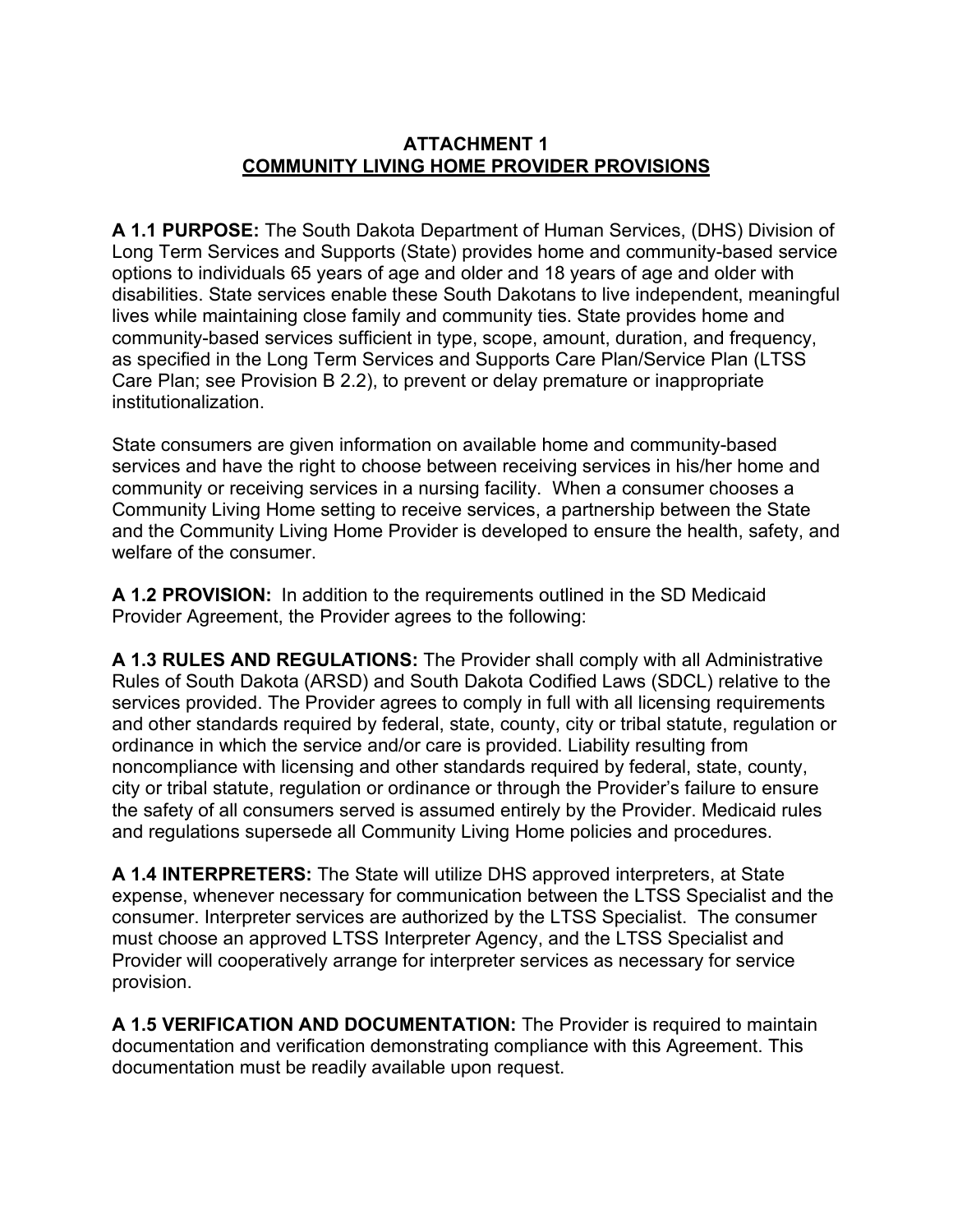**A 1.6 REIMBURSEMENT:** The rate(s) for services are specified in the HOPE Waiver Fee Schedule located at [http://dhs.sd.gov/ltss/ltssproviders.aspx.](http://dhs.sd.gov/ltss/ltssproviders.aspx) Community Living Home are billed at a tiered daily rate. Rate tiers are determined by a standardized needs assessment tool that is completed by the LTSS Specialist at least annually with all consumers of the HOPE waiver. The information collected during the assessment generates a RUG score based on an algorithm developed by InterRAI.

Community Living staff are expected to participate in the assessment process and doing so will ensure the most accurate tier is assigned. If a Provider is concerned that a consumer is not accurately classified into the appropriate tier based on his/her last assessment and/or there is an error on the 'Therap Service Auth', the Provider should not acknowledge the 'Therap Service Auth'. The Provider should contact the LTSS Specialist assigned as the consumer's case manager to resolve any potential discrepancies.

All services authorized and delivered by the Provider to eligible consumers will be reimbursed at stated rates. The HOPE Waiver reimbursement rates are updated in July of each year. The Room and Board portion of the rate is adjusted in January of each year, based on the Cost of Living Adjustment (COLA). Notification of reimbursement rate adjustments is provided when these updates occur.

Approved claim forms, including all required information (e.g. Provider's National Provider Identifier, consumer's primary diagnosis code, etc.) will be submitted by the Provider to the State for payment of services authorized and provided.

The Provider must only bill for services acknowledged in Therap and delivered by the **Provider** 

The State will not reimburse or otherwise be made liable for purchases or transactions made by the Provider on behalf of the consumer.

To be reimbursed at the established rate, the consumer must be physically present in the Community Living Home and must be receiving the community living service, except in the following situations:

Hospital reserve bed days: An Community Living Home may bill SD Medicaid for a maximum of five consecutive days when a recipient is admitted to an inpatient hospital stay. Up to five consecutive days may be billed to SD Medicaid per hospitalization; however, the recipient must return to the Community Living Home for a minimum of 24 hours before additional hospital reserve bed days will be paid. When a consumer is transferred from an Community Living Home to a hospital, it is expected that the Provider will accept the consumer back at the Community Living Home at the time of hospital discharge.

Therapeutic leave days: An Community Living Home may bill SD Medicaid for a maximum of five therapeutic leave days per month. Therapeutic leave days may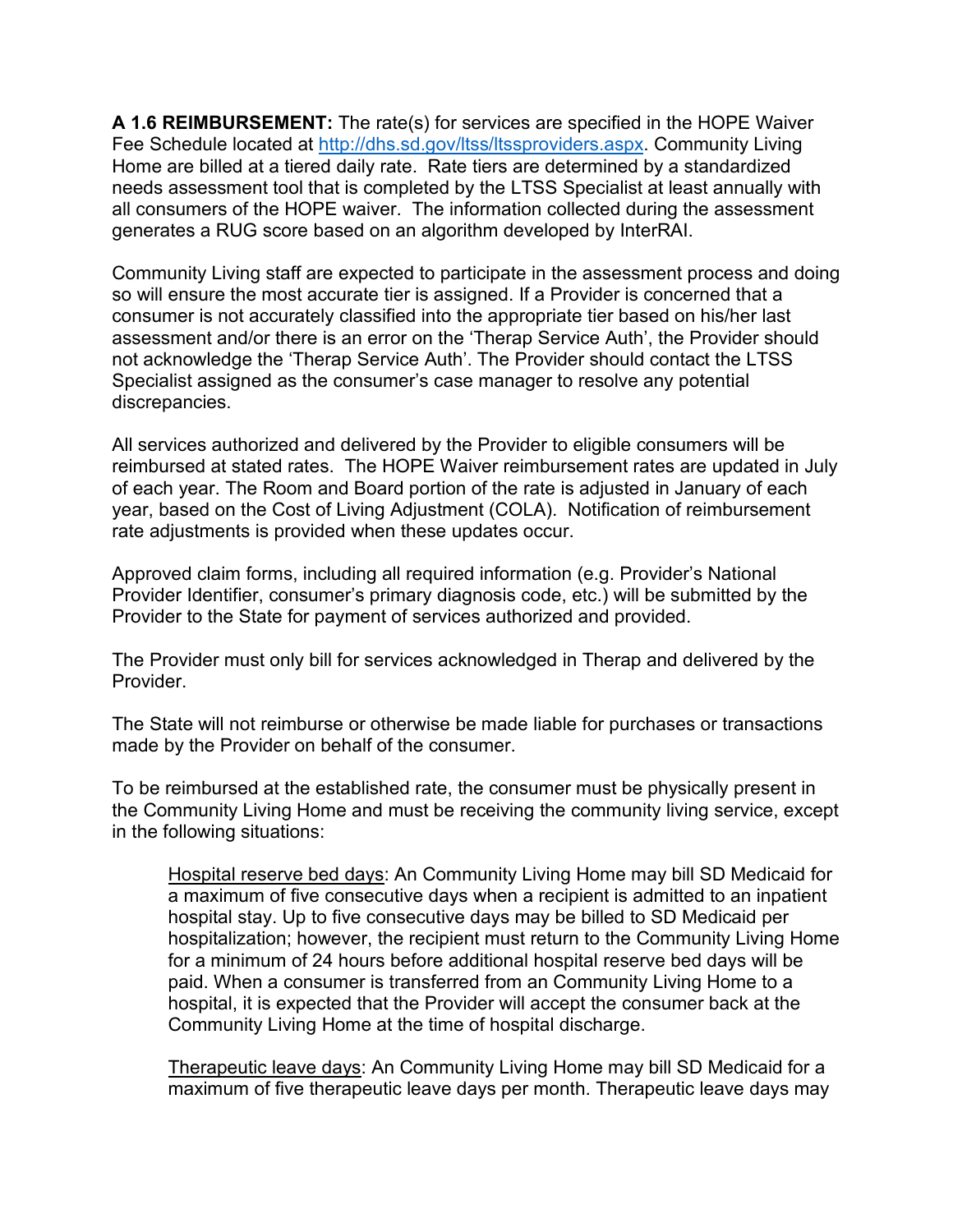be consecutive or non-consecutive. Therapeutic leave days are leave days from the Community Living Home for non-medical reasons (e.g., visits to the homes of family or friends).

The State's reimbursement for services rendered shall be considered payment in full. Except for the cost-share for waiver services, the Provider may not bill the consumer for any additional fees. The Provider will be advised of the consumer's cost-share, if any, and will be responsible for collecting the cost-share from the consumer.

## **STANDARD PROGRAM DEFINITIONS**

**B 2.1** "**Community Living Home Service**" includes routine intermittent personal care, supervision, cueing, meals, homemaker services, chore services, medication management (to the extent permitted under State law), and other instrumental activities of daily living (e.g. transportation for necessary appointments and community activities, shopping, managing finances, and phone use) that is provided to a HOPE waiver participant.

**B 2.2 "Community Living Home"** is a licensed setting in which the HOPE waiver participant receives the community living home service. The community living home is the entity responsible for managing the setting and/or staff employed at the community living home.

The following waiver services cannot be billed separately: homemaker; personal care, respite care, emergency response service, meals, environmental accessibility adaptations, and chore services.

Adult companion services, adult day services, nursing, nutritional supplements, specialized medical equipment, and specialized medical supplies may be authorized by the LTSS Specialist, based on assessed need as identified in the LTSS Care Plan with a threshold equal to the average cost of nursing home care. When these additional services are authorized by the LTSS Specialist, the services/supplies must be provided by a third party that is enrolled as a HOPE Waiver Medicaid Provider.

**B 2.2** "**Critical Service Need Consumer**", is a consumer who needs service(s) (i.e., oxygen, injection, medication, wound care, therapy) provided on each assigned day without disruption, or without such service(s) the consumer's health condition would decline. The LTSS Specialist will communicate with the Provider (through the LTSS Care Plan) when a consumer has been identified as a Critical Service Need Consumer. When a Critical Service Need Consumer is identified, the LTSS Specialist is responsible to work with the consumer and the Provider to develop a back-up plan for service provision during an emergency. The LTSS Specialist assists the consumer to identify any services that will be needed during an emergency.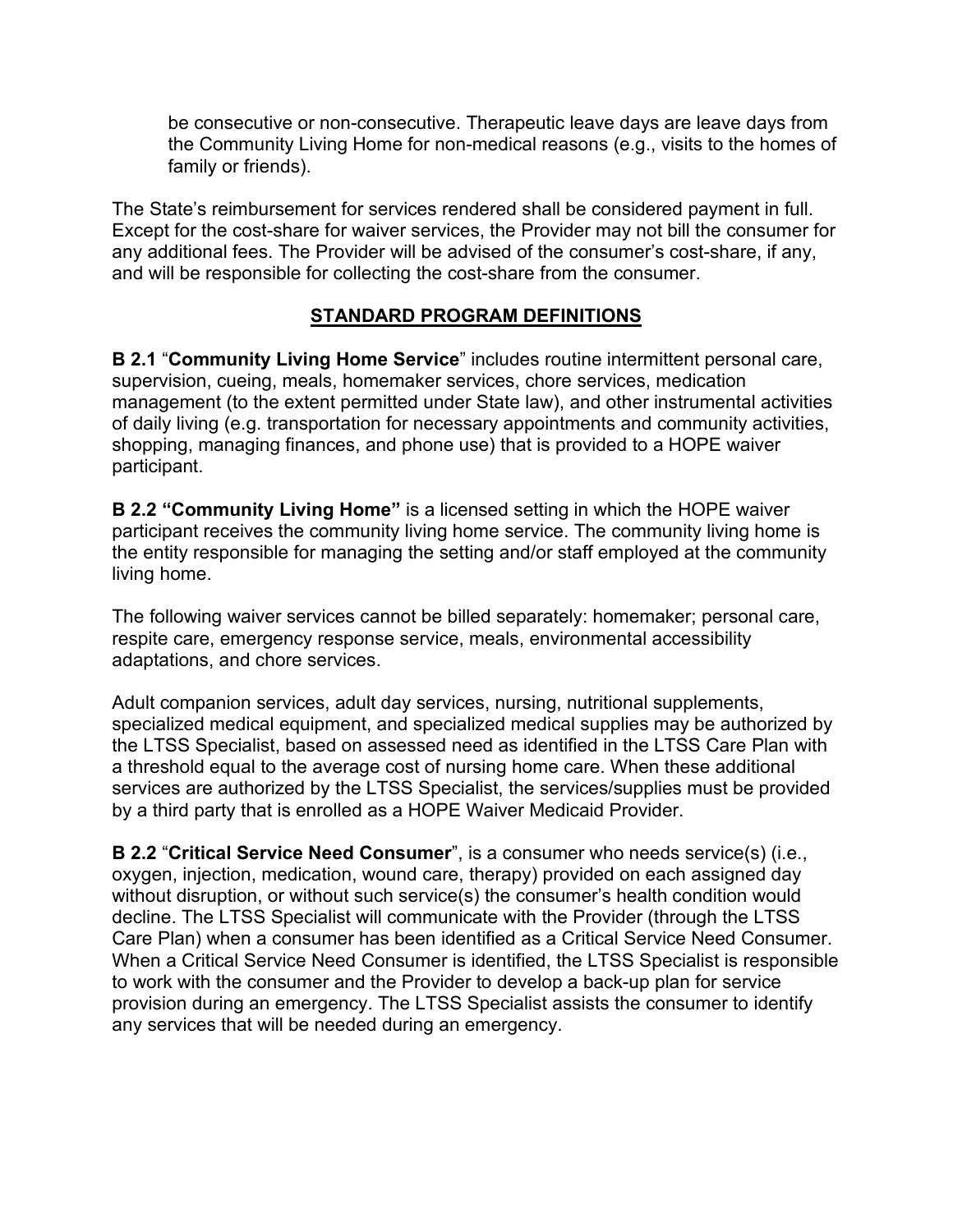The Provider must notify LTSS Specialist whenever a change in the Consumer occurs and/or a modification may be necessary. The Provider is required to provide input and participate in the development of the initial and ongoing LTSS Care Plan.

**B 2.3** "**Eligible Consumer**" is any person in need of services who has been determined eligible by DHS. State will provide on-going Case Management for each consumer. Case Management will include reassessing the consumer's needs and eligibility at least annually, facilitating the development of the LTSS Care Plan, convening annual and asneeded person-centered planning meetings to develop and approve changes to the LTSS Care Plan, authorizing additional services by the Provider and/or third parties, and resolving any consumer concerns and other consumer-related issues.

**B 2.4 "LTSS Care Plan/Service Plan"** is a written person-centered plan developed by the LTSS Specialist with a consumer, as well as any individuals the consumer chooses, and must be finalized and agreed to, with the informed consent of the consumer in writing, and signed by all individuals and providers responsible for its implementation. The LTSS Care Plan (Attachment 2) reflects the services and supports that are important for the individual to meet the needs identified through an assessment of need, as well as what is important to the individual with regards to preferences for the delivery of such services and supports. If a consumer needs special supports or modifications based upon an assessed health and safety need, it must be identified within the LTSS Care Plan. Any modification of the federal regulations for the HCBS Settings Final Rule, as described at CFR 42 § 441.710(a)(1)(vi), must be individualized and addressed in the LTSS Care Plan. If a provider is implementing any modification(s) to any of these federal home and community-based settings requirements, the modification(s) must be discussed with the LTSS Specialist and documented in the LTSS Care Plan.

The Provider must notify the LTSS Specialist whenever a change in the consumer occurs and/or a modification may be necessary. The Provider is expected to provide input and participate in the development of the initial and ongoing LTSS Care Plan.

**B. 2.5 "Person-Centered Philosophy"** encompasses values, concepts and tools that are used to promote a person's positive control over the life they have chosen for themselves. The core concept of what is important to (happy, content, satisfied) and important for (healthy, safe and seen as a valued member of their community) a person is the core concept and is foundational during care planning process.

**B 2.6** "**Therap**" is the online case management documenting and billing software.

**B 2.7 "Therap Service Auth"** is the electronic document in Therap which details the services authorized for the consumer. The "Therap Service Auth" must be acknowledged by the Provider within 7 business days of receipt. Failure to acknowledge the " Therap Service Auth" within the designated time frame may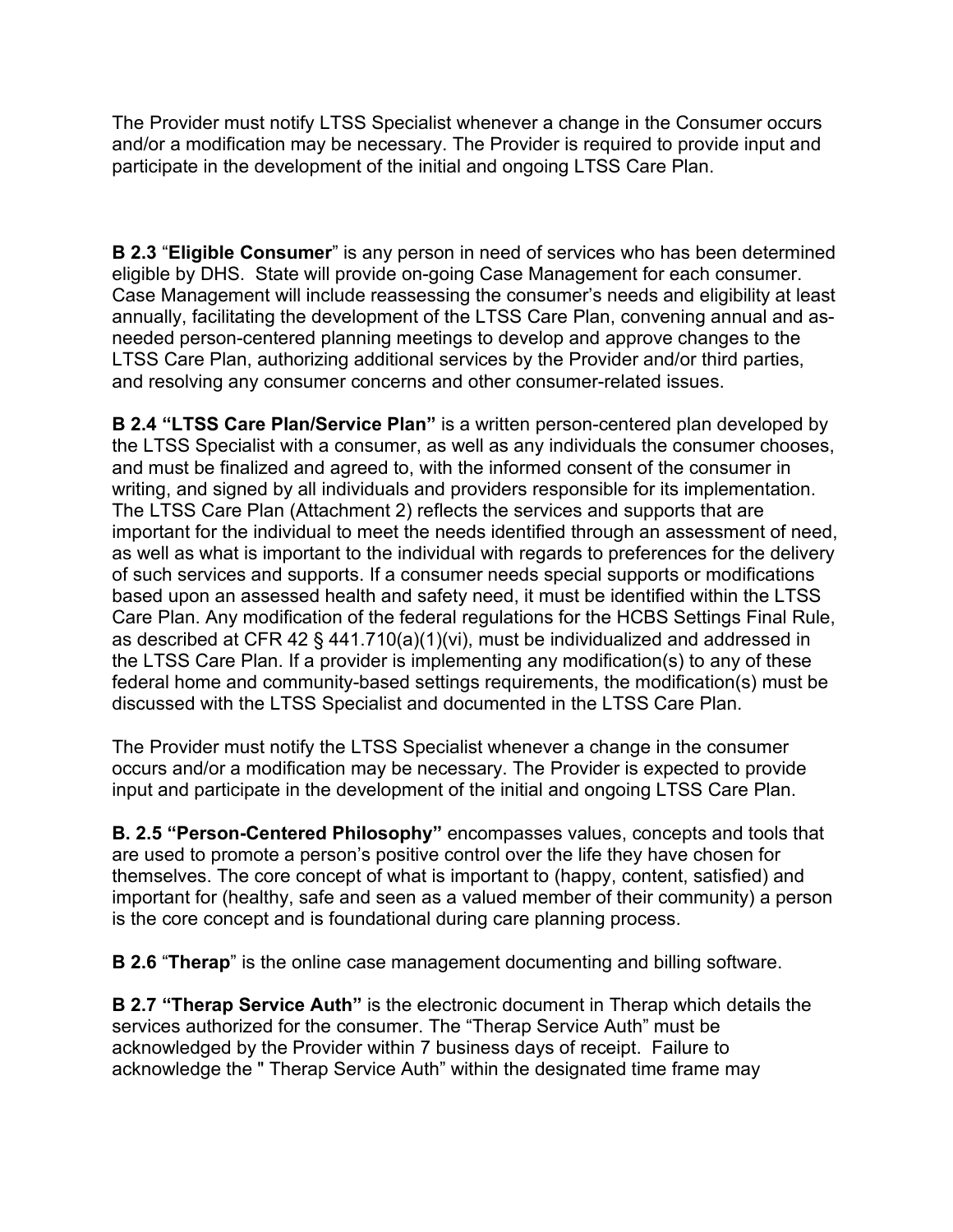negatively affect reimbursement for services provided. Any permanent change to the "Therap Service Auth" must be reviewed and authorized by the State.

If a Provider is concerned that there is an error on the 'Therap Service Auth', the Provider should not acknowledge the 'Therap Service Auth'. The Provider should contact the LTSS Specialist assigned as the consumer's case manager to resolve any potential discrepancies.

## **STANDARD PROGRAM REQUIREMENTS**

**C 3.1** The Provider must conduct fingerprint background checks to screen for abuse, neglect, and exploitation for all employees that provide direct services or supports. The Provider may request the State's approval for an alternative background check by completing and submitting a "Provider Request for Approval of Alternative Background Check", along with a description of the alternative background check (produced by the company that process the background checks). To receive approval, the alternative background check results for employees hired by the Provider must be readily accessible to the State upon request and the description of the alternative background check must include verification that the following threshold criteria are met:

- The alternative background check verifies the identity of the individual hired utilizing at least two unique types of identification (must include a government issued photo ID and an additional document that meets I-9 standards)
- The alternative background check identifies the criminal history of the individual hired
- The alternative background check creates a report of the criminal history of the individual hired which is readily accessible to the provider

An employee hired to provide direct services or supports to consumers residing in an Community Living Center must meet the following minimum standards:

1. Be 16 years of age or older.

.

- 2. Be employed by an enrolled Medicaid Provider.
- 3. Pass a State fingerprint (or State approved) background check.
	- a. The following are a list of fitness criteria that would automatically preclude an individual from being hired/contracted:
		- i. A crime of violence as defined by SDCL 22-1-2 or a similar statute from another state;
		- ii. A sex crime pursuant to SDCL chapters 22-22 or 22-24A or SDCL 22- 22A-3 or similar statutes from another state;
		- iii. Class A and/or B felony convictions.
		- b. The following are a list of fitness criteria that may preclude an individual from being hired/contracted at the discretion of the provider:
			- i. Other felonies not described in 3.a.iii.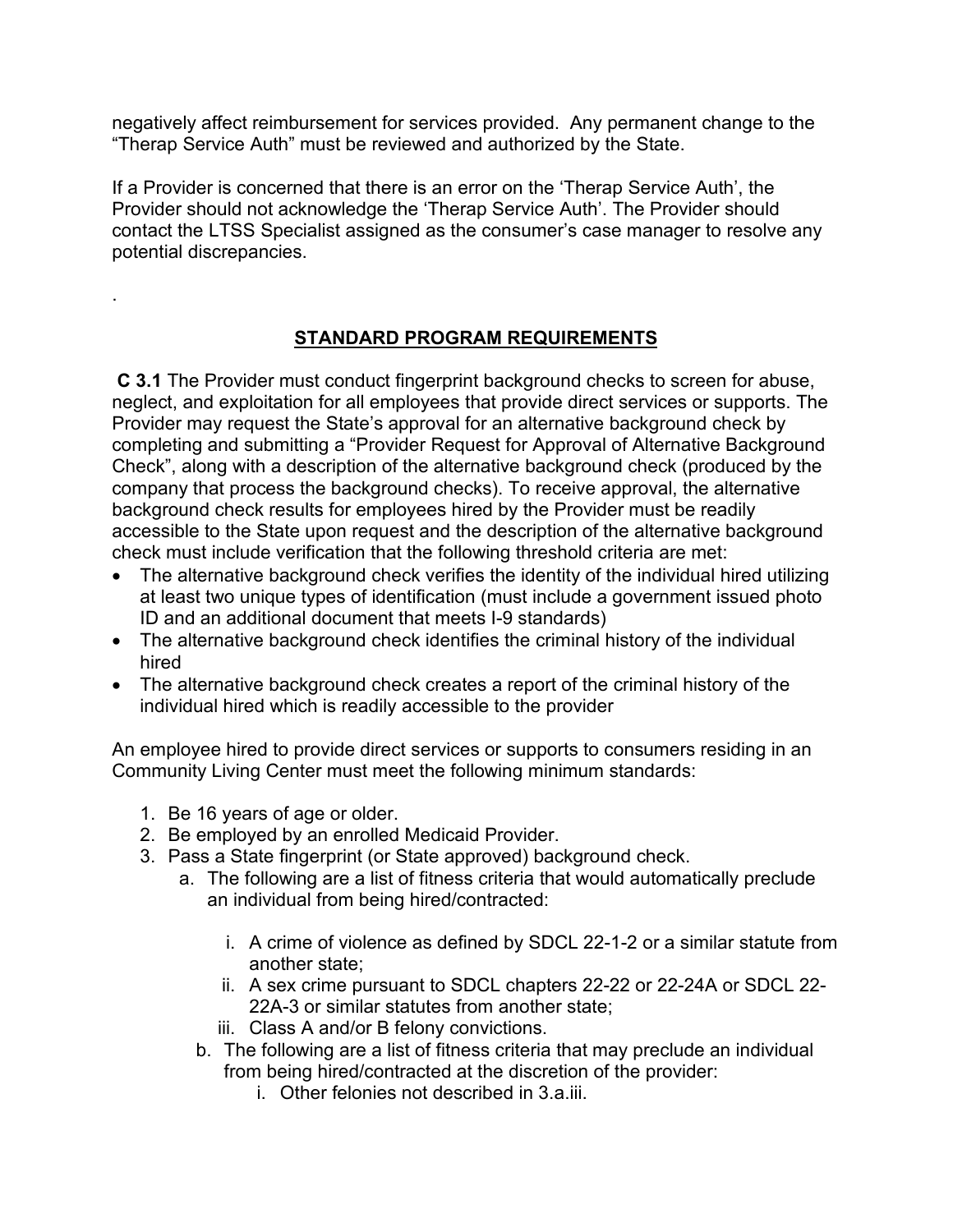- ii. Misdemeanor convictions related to fraud, theft, embezzlement, breach of fiduciary responsibility, or other financial misconduct;
- iii. Any convictions, including any form of suspended sentence, which are determined to be detrimental to the best interests of SD Medicaid. This includes convictions related to a person's character such as perjury and fraud related charges as individuals determined to be dishonest with any party should not be assumed to be honest with SD Medicaid;
- iv. Conviction related to obstruction of a criminal investigation.

**C 3.2** The Office of the Inspector General (OIG) has the authority to exclude individuals and entities from federally funded health care programs and maintains a list of all currently excluded individuals. The Provider must check the OIG List of Excluded Individuals and Entities (LEIE) to ensure that new hires and current employees are not on the excluded list at a minimum of once every six months. Search the OIG exclusions database online at [https://exclusions.oig.hhs.gov/.](https://exclusions.oig.hhs.gov/) The Provider must have a policy that specifies the processes for conducting this verification.

**C 3.3** The Provider must report bed occupancy in the format and frequency required by Long Term Services and Supports.

**C 3.4** In accordance with South Dakota law, the Provider is mandated to immediately report any suspected abuse, neglect or exploitation of a consumer. The Provider must have a policy for abuse, neglect or exploitation reporting which conforms to the mandatory reporting laws and must provide training on mandatory reporting laws to staff on an annual basis. See South Dakota Codified Law (SDCL) 22.46 for South Dakota's laws regarding abuse, neglect or exploitation of elders or adults with disabilities.

**C 3.5** The Provider agrees to fully comply with the HCBS Settings Final Rule, 42 CFR §441.301(c)(4) and (5) specified here and in the HCBS Settings Guide to Expectations and Compliance. The Provider also agrees to cooperate with all action steps included in South Dakota's HCBS Settings Final Rule Transition Plan. Both documents are available online at [https://dss.sd.gov/medicaid/hcbs.aspx.](https://dss.sd.gov/medicaid/hcbs.aspx)

**C 3.6** The Provider's facility standards and policies must address the federal Medicaid requirements for Home and Community-Based Settings (HCBS Settings Final Rule) as specified in 42 CFR §441.301(c)(4) and (5). Specific policies that must be addressed as part of facility standards include the following:

- 1. Access to the broader community;
- 2. Privacy, dignity, respect, autonomy, choice, control, free from coercion and restraints, all consumer's rights as noted in ARSD 44:70 and the HCBS Settings Guide to Expectations and Compliance;
- 3. Consumer leases/tenant agreement requirements;
- 4. Roommate choice policy;
- 5. Visitor/Guest policy;
- 6. Policy to address ability to lock door to sleeping or living unit; and
- 7. Policy to address access to food.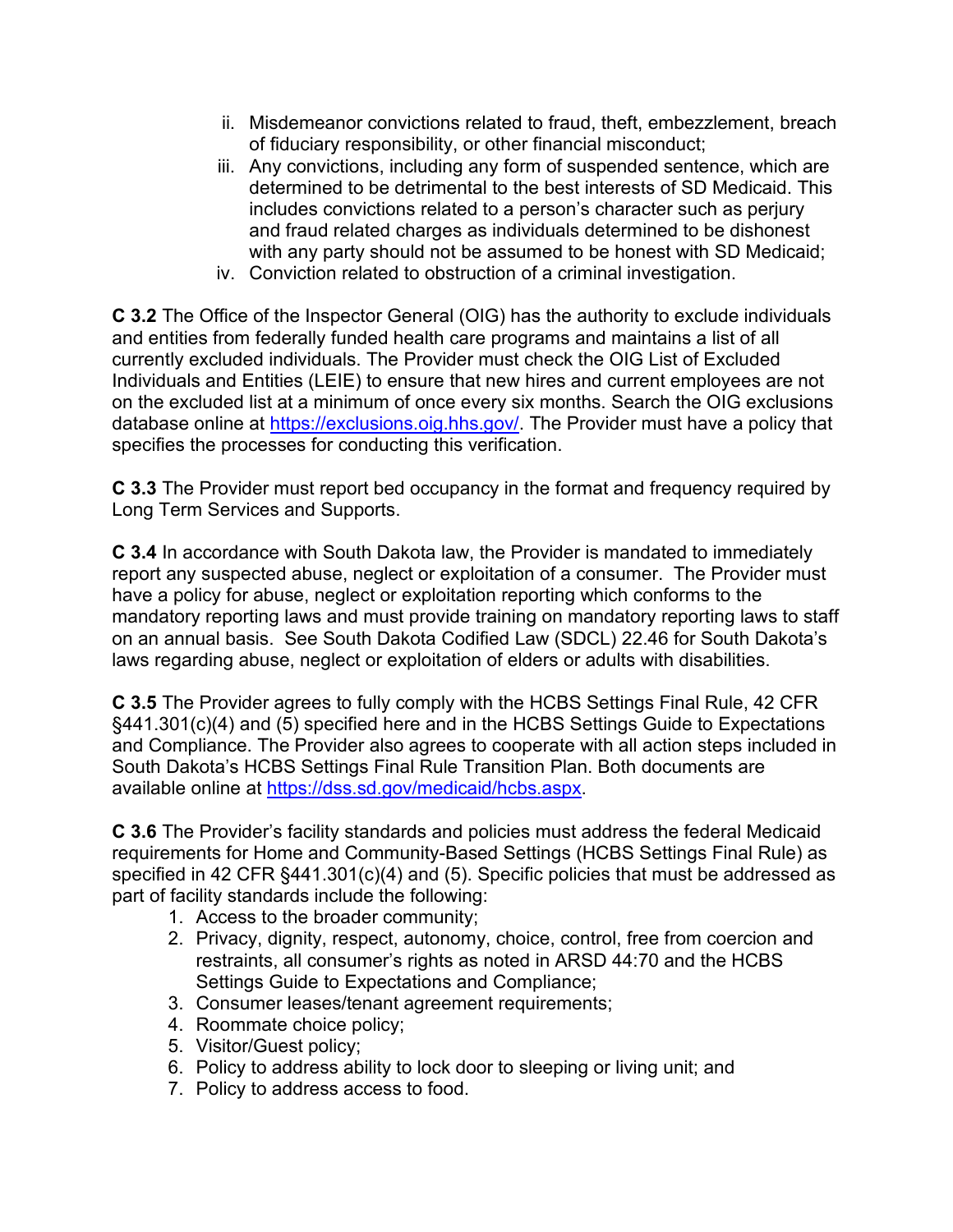**C 3.7** The Provider must have a written Quality Assurance and Improvement Plan detailing all activities conducted by the Provider to ensure quality service provision. The Provider must also have a Quality Assurance policy specifying how the Provider will discover, fix, and report problems. The Provider will cooperate with quality performance site visit activities conducted by State.

The Provider agrees to participate in any evaluation and/or consumer satisfaction program developed and/or conducted by the State which will be used to determine the effectiveness of service provision statewide.

**C 3.8** The Provider must have an Admission, Transfer and Discharge policy. When the Provider determines services to a consumer must be discontinued, the Provider must notify the consumer in writing at least 30 days before the transfer or discharge, unless a change in the consumer's health requires immediate transfer or discharge or if the consumer has not resided in the Community Living Center for 30 days. The written notice must specify the reason for and effective date of the transfer or discharge and the new location to which the consumer will be transferred or discharged to; the conditions under which the consumer may refuse transfer within Community Living; and a description of how the consumer may appeal a decision by Community Living to transfer or discharge the consumer as per ARSD 44:70:09:14 Admission, Transfer, and Discharge Policies. Additionally, per ARSD 44:70:04:16 Discharge Planning, the Community Living Home shall initiate planning with applicable agencies to meet identified needs of consumer and consumer shall be offered assistance to obtain needed services upon discharge. Information necessary for coordination and continuity of care shall be made available to the community living setting and/or whomever the consumer is discharged to and to each referral agency as required by the discharge plan.

**C 3.9** The Provider must have a Grievance policy pursuant to ARSD 44:70:09:10. A consumer may voice grievances without discrimination or reprisal. A grievance may be in writing or oral and may relate to treatment furnished, treatment that has not been furnished, the behavior of other consumers, and/or infringement of the consumer's rights. The Community Living Home shall adopt a grievance process and make the process known to each consumer and to the consumer's immediate family. The grievance process shall include the facility's efforts to resolve the grievance and documentation of the grievance; the names of the persons involved; the disposition of the matter; and the date of disposition.

**C 3.10** The Provider must have an incident reporting policy. The Provider must immediately notify State of any consumer-related concerns, incidents and occurrences, including possible exploitation, that are not consistent with routine care. The Provider must follow the Department of Health's policy for documenting the circumstances of any incident that involves restraint, seclusion, serious injury, missing person, or death from other than natural causes.